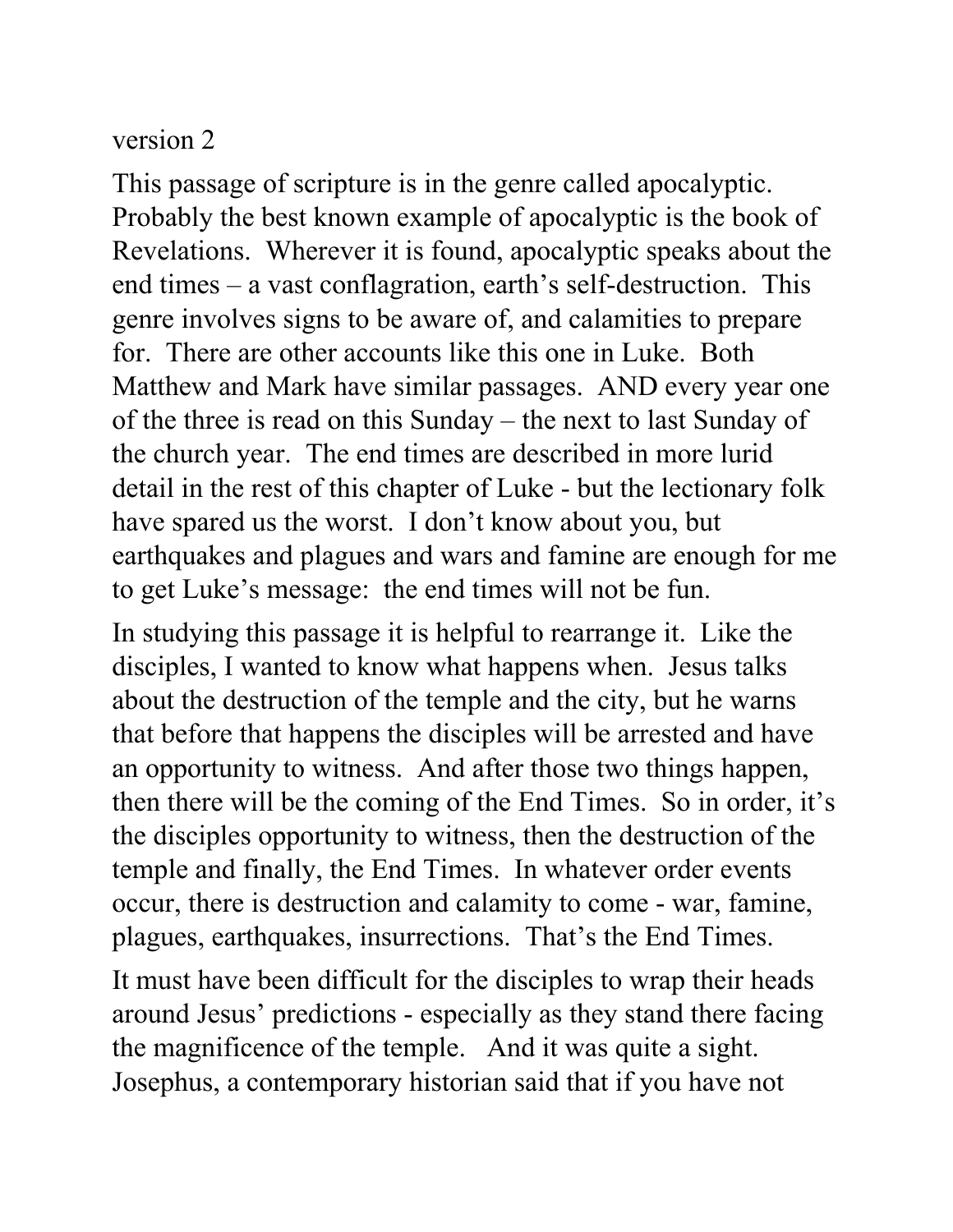seen Herod's temple you cannot say you have seen a beautiful temple. No one had ever seen such a soaring monument. It had gleaming marble pillars that dwarfed mere humans – each pillar was 25 cubits, 37 feet in height - a first century skyscraper. Looking at it and hearing that it will not stand, not even one stone upon another, the disciples are in shock. They can barely collect themselves to ask "when this will happen?", and "what should we look for?"

In the first place, Jesus warns, don't pay any attention to those false prophets, pretending to be from me. They will try to get you to follow them. Do not be led astray. And, don't be distracted by the wars and earthquakes and the rest. Do not let yourselves be terrified.

Before any of that can happen Jesus tells the disciples, there is a role they are to play in this chaotic and calamitous time. They will be arrested, imprisoned, and brought before, tried by, Kings and Governors. They will have the opportunity to testify.

We don't know the factual details of Jesus' prediction of the destruction of the temple - as I said it's in Mark and Matthew as well. But Luke wrote his gospel sometime around 85 a.d. knowing full well that the Temple had been destroyed by the Roman Army in 70 a.d. Luke's highlighting Jesus' foreknowledge wasn't about Jesus as much as it was about the people of God living in Luke's time. Luke's intention was to make meaning out of the destruction of the temple, to comment upon it in the person of Christ. Eyewitnesses to the destruction of the temple report that the cracking of vast stones and wooden beams made a sound like thunder." "You would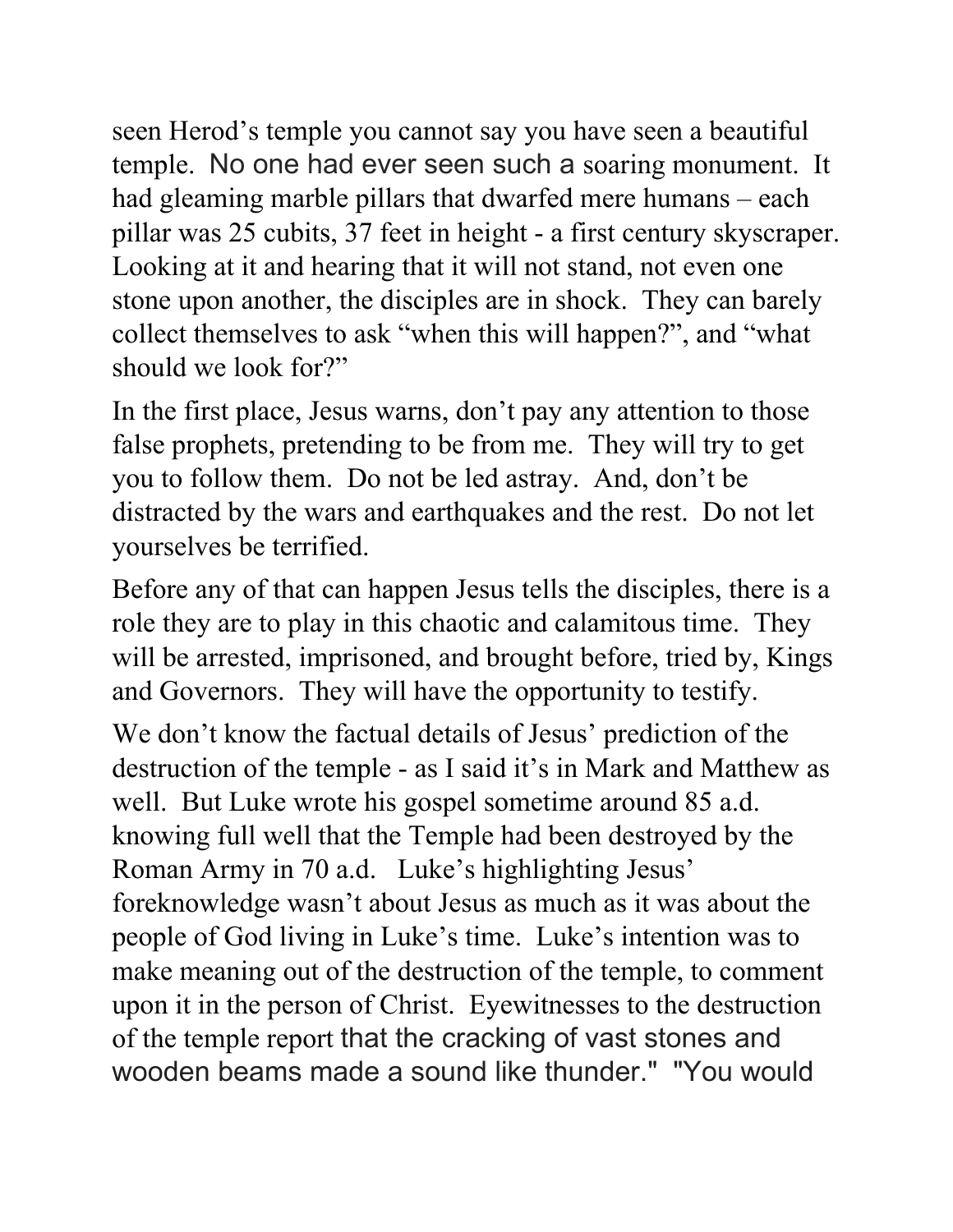have thought the Temple hill was boiling over from its base, being everywhere one mass of flame." The temple was dismantled. The remnants were everywhere.

Luke's readers were living in an occupied Jerusalem. Roman centurions patrolled the streets - for the Jews there was no escape from the evidence of their failure. Daily life was lived surrounded by the ruins of their temple and their city. They had to pick their way through the rubble to go from one side of Jerusalem to the other. There was no way to avoid this devastating loss – it sat their in their midst mocking Israel's dream of peace.

When writing his gospel Luke brings Jesus before the temple in its days of glory so that Jesus can remind us that there is a choice between what **seems** permanent - marble and massive stones; what seems valuable gold and silver, AND what really is permanent, eternal and what is really valuable. Yes, they have been defeated by the Romans but the Disciples' testimony - the truth that has lived on is eternal and cannot be destroyed by armies and fire.

The disciples chose to live by and in the love of Jesus. They knew that dire things were happening, that arrest, persecution, possible death, loom on the horizon for them. But they, assured of Jesus' presence, trusting they would be given the words to speak, they were able to see God at work all around them; they trusted Jesus' promise. He gave them the words they needed so that their testimony was sincere, impassioned, and effective. Jesus has warned the disciples about those who will try to lead them astray. He has put the signs and portents in perspective.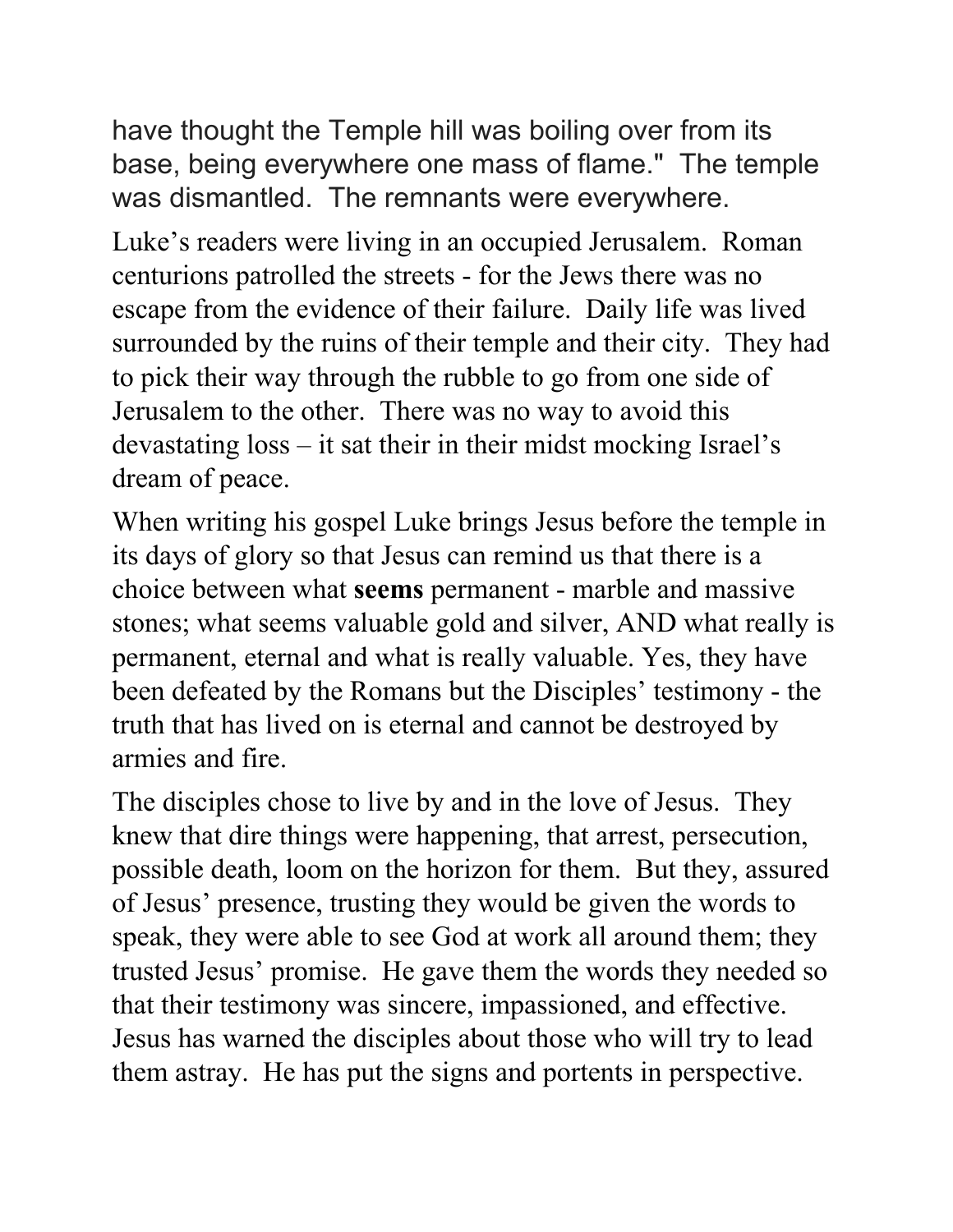Do not be terrified when you hear of wars and earthquakes and famine. Do not let these things distract you. Your mission, your role is to stand in the midst of fear, to feel the dread of coming destruction and to point to the Word and the Work of God, the savior Jesus Christ and his promise. Not the promise of an easy life, nor of being whisked away to glory, but the promise of Christ's presence. His is the promise to be with them, with us, in the middle of crises, beyond the coming destruction of the temple; promises that enabled the disciples to speak with passion and commitment before the King, the Governor. Their testimony is allegiance to Jesus Christ. They are not afraid. You will not be harmed because your worship is not of a building, or an administration or a reign you will be kept safe – not a hair on your head will be harmed.

This is what Christians do. This is who Christians are. This is who we are. This is how Christians see - Jesus says as for the things that we see - massive stones and gleaming columns. As for what looks so permanent, that will be destroyed. But what looks weak, powerless, defeated - that will endure and it has. His disciples, Christians, you and I, we see things differently. We look with the eyes of faith. We know we are wrapped in God's Grace. We look for it and we find it.

When it appears things are on the precipice of destruction, it is not the calamities that we focus on, it is the evidence of God's presence, the experience of God's faithfulness. Christians see with the vision of Faith. The disciples handed over and dragged before the King and the Governor to justify their allegiance to Jesus - they speak so strongly that no one can challenge them. They are speaking for God, they are relying on Jesus' promise. .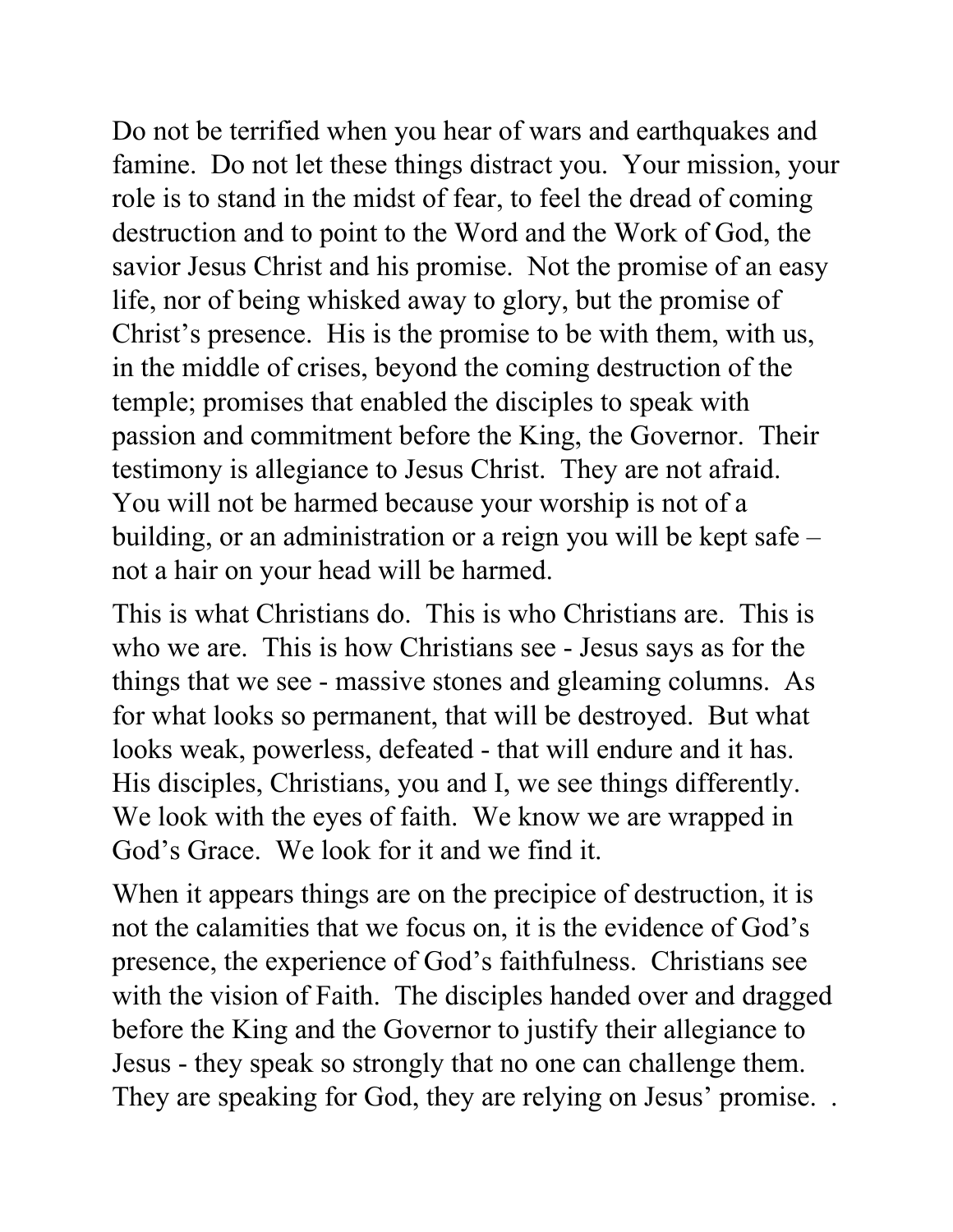We too are called on to testify, to point to God's work in the world - to shine light on love and hope. If you see something, say something.

That was, is, the work of Christians. The disciples, Jesus says, were not deluded by the glories of the temple, nor distracted by false prophets. The world admires massive buildings adorned with precious metals. Jesus calls his disciples to admire those who speak for him, those who rest in the knowledge, in the certainty of God's love even when the situation looks hopeless.

 Followers of Christ see the world differently, intentionally looking for God's promises being fulfilled. It isn't a judgment on wealth or grandeur, it is testimony, it is what we see because we are God's people, because we proclaim Jesus' name. Once you've heard Jesus speak your name, you can no longer let despair have the last word. Once you've looked with Jesus' eyes, you can no longer pretend you don't see the suffering and the outcast. Once you've experienced Jesus' love, earthly magnificence pales. Having Jesus by your side, strengthening you, giving you words, you know he is always with you, always at work - even in the midst of destruction and catastrophe.

Those who follow Christ, the disciples, we disciples look for and find God's work in the world. We are here in a Christian community - in large part because those disciples testified, because those who came before us spoke of God's power and God's will. And, being here in a Christian community we are surrounded by concrete examples of God's goodness. Turn and look around you, look at your neighbor - see how good God is. This, these, you, we, the people of God, the lovers of Jesus are